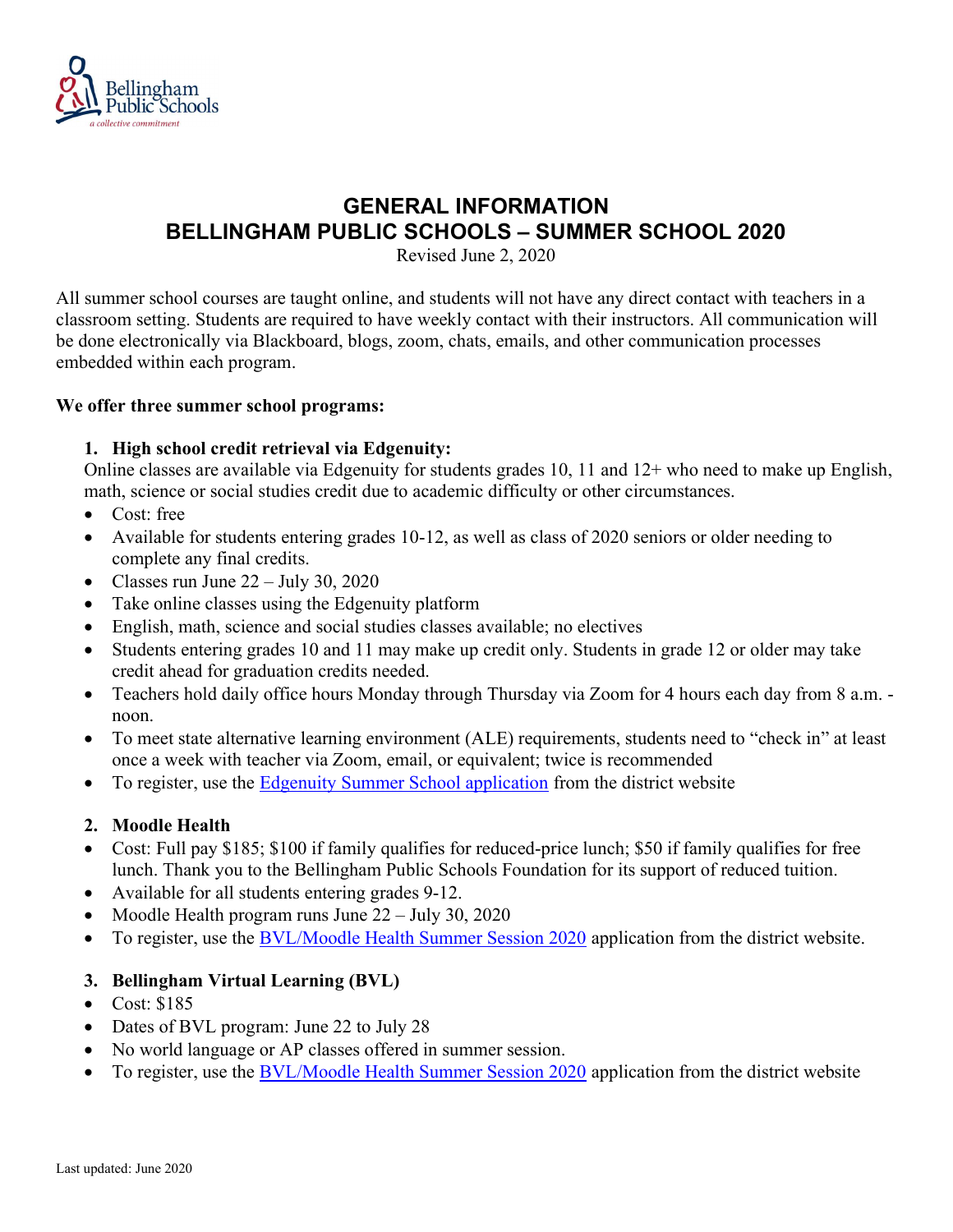

# FAQ's for Summer School:

## How is summer school different from brick and mortar classrooms?

- Students will work remotely and not meet with teachers. Students will communicate with teachers electronically in multiple formats, such as email or message board.
- Students can work at their own pace for course completion.
- All three programs, Edgenuity, Moodle Health and BVL, are online programs supported remotely by highly qualified online teachers.
- There is no daily attendance requirement for Edgenuity, Moodle Health or BVL classes during the summer.

## What makes a student a successful online learner?

- Good study habits
- Independent learning skills
- Enjoyment of reading and writing
- Intrinsic motivation
- Ability to problem-solve and work through frustrations
- Ability to stick to a schedule for completing course work
- Ability to foster good communication skills with online instructor

#### How do we sign up for summer school?

Complete the appropriate application on district summer school webpage (also linked above). Applications are fillable PDF forms which can be saved and emailed. We recommend you use Adobe Acrobat for filling and saving PDF forms. You may also print and fill out by hand.

Once the application is completed, please email a saved or scanned copy to Robin Montague at Robin.Montague@bellinghamschools.org, or fax to Robin Montague at Options High School: 360-647-6872 (fax).

If you cannot email or fax an application, please drop it off at the district office drop box: 1306 Dupont Street, Bellingham WA. The drop box is a slot in one of the original front doors of the building facing Dupont Street. As one faces the building, it is the far right door.

# I need to make a payment for summer school. How do I do that?

Families can make payments for summer school in two ways:

- Use our online payment site: https://wa-bellingham.intouchreceipting.com/ New users will need to create an account following the directions on the page.
- Drop off a check at the district office drop box, 1306 Dupont Street, Bellingham, WA 98225. The drop box is a slot in one of the original front doors of the building facing Dupont Street. As one faces the building, it is the far right door.

If you need help with payment options, please contact Nancy Barga, summer school principal, at 360-647-6871 ext. 5103